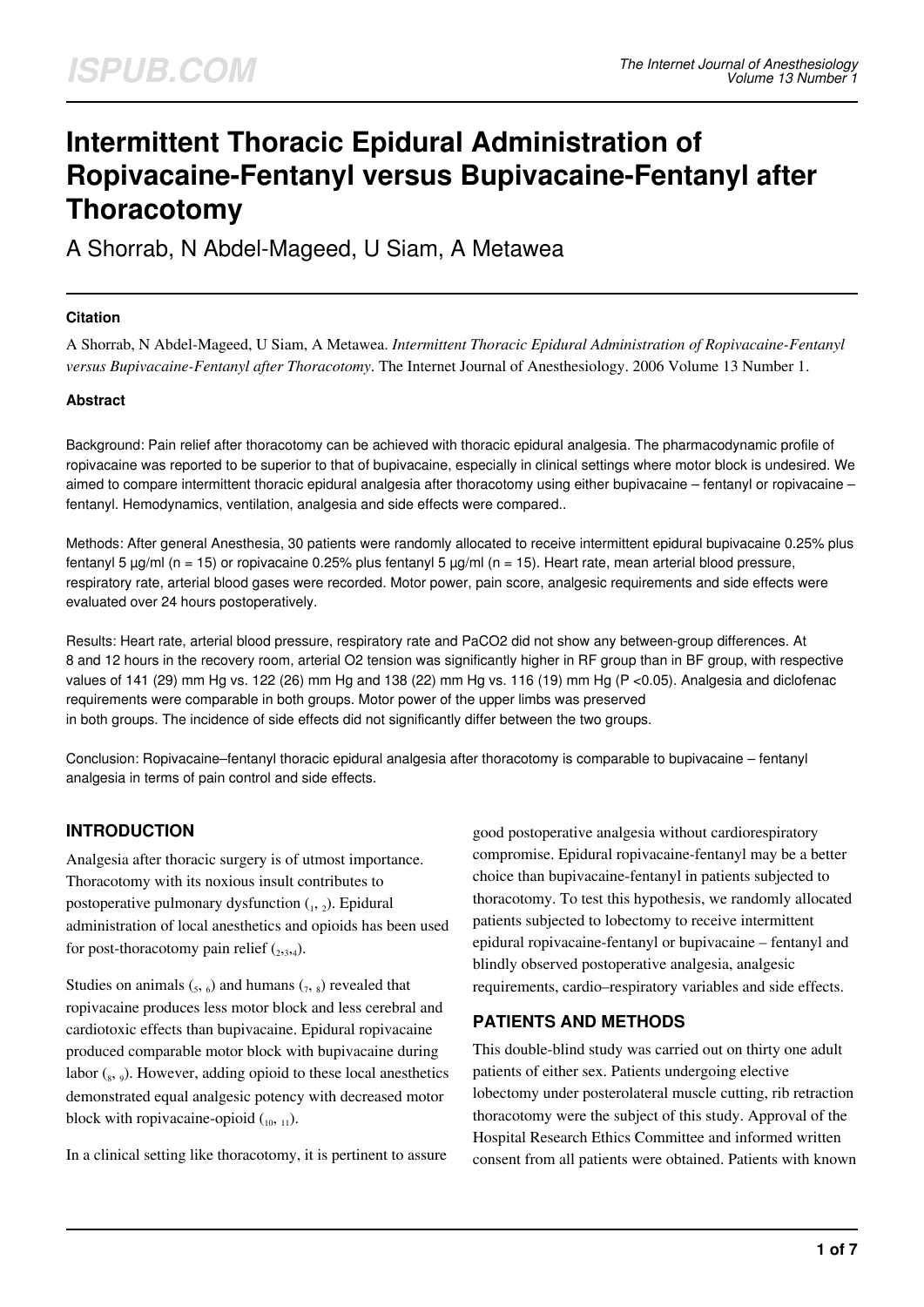contraindications for epidural analgesia, namely patient refusal, infection at the injection site, bleeding diathesis or neurological disorders, were excluded from the study. Patients with diabetes mellitus and those below 18 years were also excluded. Preoperative evaluation of patients included medical history, clinical examination, routine investigation and chest X-ray. Patients received oral diazepam, 10 mg, and two hours before surgery. After arrival to the operative theatre, an intravenous cannula was inserted and lactated Ringer's solution, 1000 ml, was infused over 30 minutes. Monitoring was established with 3-lead ECG, pulse oximetry and capnography. A radial artery catheter was introduced for serial arterial blood sampling and direct arterial blood pressure monitoring. Perioperative heart rate, mean arterial blood pressure, arterial  $O_2$  saturation and tension were recorded. In addition, respiratory rate and arterial  $CO<sub>2</sub>$  tension, the indirect indices of respiratory power, were recorded postoperatively.

Patients were randomly allocated, using the closed envelope method, to receive thoracic epidural ropivacaine plus fentanyl (group RF) or bupivacaine plus fentanyl (group BF). While the patient was in the sitting position, using the paramedian approach and loss of resistance technique at T5–6 or T6–7 interspace, an epidural catheter was threaded 4 cm. Lidocaine 2% (3 ml) was injected via the epidural catheter as a test dose. After confirming correct placement of the catheter, 10 ml of either ropivacaine 0.25% or bupivacaine 0.25% plus fentanyl (5 µg / ml) was injected.

Anesthesia was induced with thiopentone sodium 5 mg/kg and tracheal intubation was facilitated with succinylcholine 1.5 mg/kg. Anesthesia was maintained with halothane,  $N_2O/O_2$  (FiO<sub>2</sub> = 0.4) and vecuronium for muscle relaxation. The lungs were ventilated to maintain end-tidal  $CO<sub>2</sub>$  between 30–35 mm Hg. At the end of the operation, neuromuscular blockade was appropriately reversed and patients were extubated and  $O_2$  facemask (2 L/min) was applied.

After transfer to the recovery room, either ropivacaine or bupivacaine 0.25% with fentanyl 5 µg/ml in 10 ml solution was injected over 5 minutes via the epidural catheter. One hour later, 5 ml of the same solution were injected every hour for the first 8 hours, every 2 hours for the second 8 hours then every 4 hours for the remaining 8 hours. An observer blinded to the epidural anesthetic solution observed the patients for physiological parameters, analgesia, pain and side effects. Patients were also unaware about the injected epidural solution.

Assessment of postoperative pain was carried out at 4, 8, 12 and 24 hours. Intensity of pain was assessed by using a 5 level pain score as follows:  $0 = no$  pain on coughing;  $1 =$ pain on coughing but not on deep breathing;  $2 = \pi a$  in on deep breathing but not at rest;  $3 =$  slight pain at rest; and  $4 =$ sever pain at rest. Intramuscular diclofenac 75 mg was given When patients requested additional analgesia, usually exceeding score 3.

Motor power of the upper limb was assessed at 12 and 24 hours with a modified Medical Research Council Score (12) for grading muscle strength as follows:  $0 =$  no movement; 1  $=$  flickering or slight movements;  $2 =$  movement against gravity;  $3 =$  movement against resistance; and  $4 =$  normal power.

The statistical analyses were carried out using SPSS statistical package. Changes in mean values between the two groups were compared by unpaired Student's t-test and repeated measures analysis of variance. Categorial data (pain and motor scores) were assessed by Mann-Whitney U-test and nominal parameters by Chi-squared test. Statistical significance was assumed when  $P$  was  $< 0.05$ .

# **RESULTS**

In this study, 31 patients were involved; one patient was excluded due to postoperative bleeding and disordered epidural injection. The closed envelope randomization assured equal number of 15 patients in each group. Table 1 shows patients' age, weight, height, gender and duration of surgery. These characteristics were similar in both ropivacaine – fentanyl group (RF) and bupivacaine – fentanyl group (BF).

Hemodynamic parameters (heart rate and mean arterial blood pressure) are shown in Figures 1 and 2. There were no significant differences between both groups.

Patients in each group showed an arterial  $O<sub>2</sub>$  saturation above 95% and arterial  $O_2$  tension above 110 mm Hg during the postoperative period. At 8 and 12 hours in the recovery room, arterial  $O<sub>2</sub>$  tension was significantly higher in RF group than in BF group, with respective values of 141 (29) mm Hg vs. 122 (26) mm Hg and 138 (22) mm Hg vs. 116 (19) mm Hg (P <0.05). Regarding ventilatory parameters, there were no significant changes in the respiratory rate (RR) or arterial carbon dioxide tension (PaCO<sub>2</sub>) between both groups as shown in Table 2.

Assessment of pain scores at 4, 8, 12 and 24 hours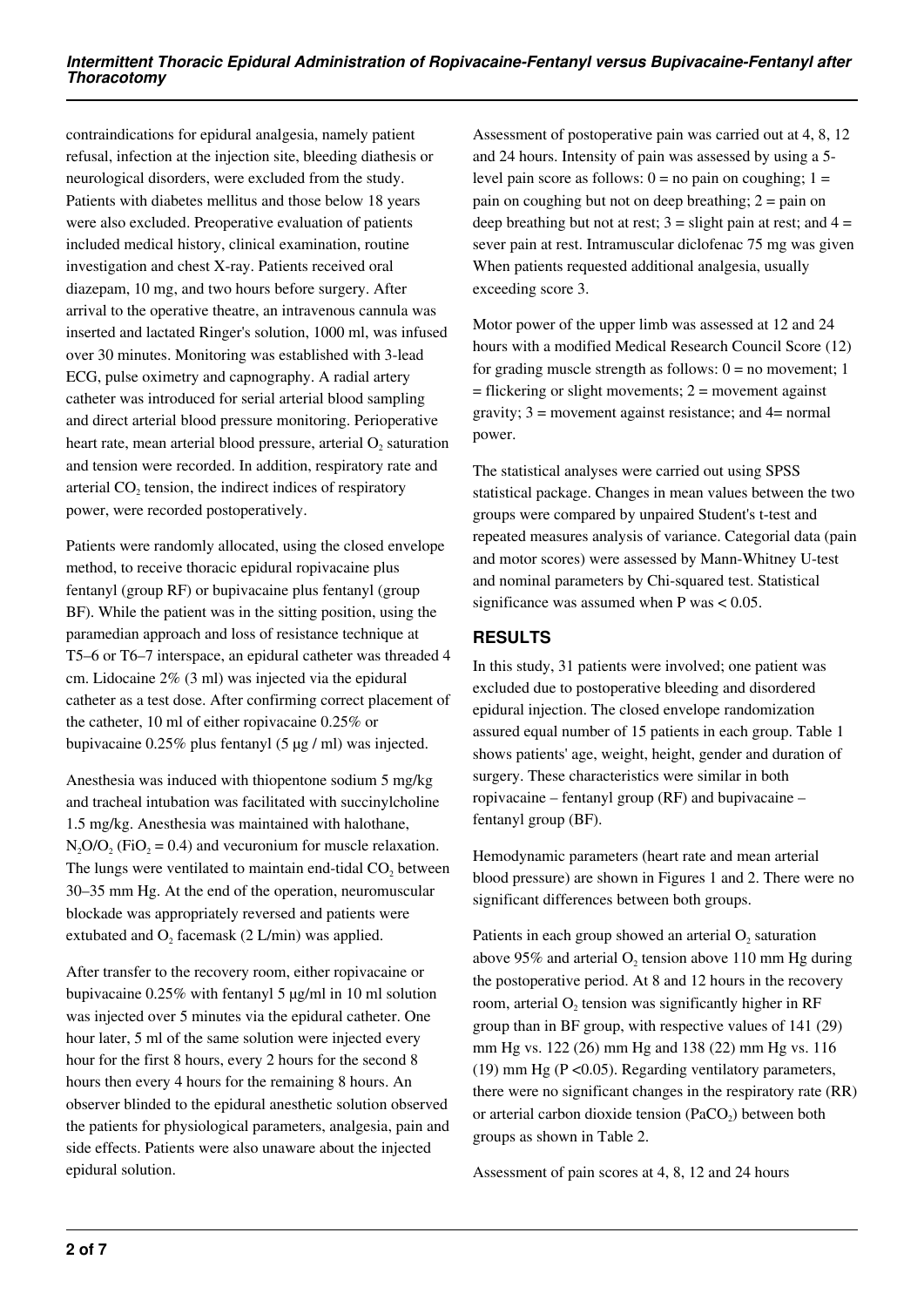postoperatively showed no significant differences between both groups. However, more patients in group RF requested analgesics than in group BF, albeit a statistical significance was not reached. Patients who needed analgesics requested the first dose at 4 hours postoperatively (Table 3).

All patients of both groups showed full power of the upper limbs at 12 and 24 hours postoperatively. The incidences of side effects, namely nausea, vomiting and pruritis, were comparable between both groups (Table 3). A couple of patients in each group received rescue treatment (i.v. metoclopramide) for vomiting.

## **Figure 1**

Table 1: Demographic data and duration of anesthesia. Data are means (SD). Ropivacaine – Fentanyl (n = 15) Bupivacaine – Fentanyl  $(n = 15)$ 

|                              | Ropivacaine-Fentanyl<br>$(n = 15)$ | Bupivacaine-Fentanyl<br>$(n = 15)$ |
|------------------------------|------------------------------------|------------------------------------|
| Age (year)                   | 34 (12)                            | 35(14)                             |
| Body weight (kg)             | 71(15)                             | 70(17)                             |
| Gender (M/F)                 | 8/7                                | 163.0 (11.8)                       |
| Duration of surgery<br>(min) | 191 (34)                           | 200 (32)                           |

\*Significantly different (P < 0.05).

# **Figure 2**

Table 2: Pre- and postoperative respiratory rate and arterial carbon dioxide tension (PaCO) for the ropivacaine-fentanyl (RF) and the bupivacaine-fentanyl (BF) groups. Data are means (SD).

|                 | Respiratory rate (breaths/min) |            | PaCO <sub>2</sub> (mm Hg) |            |
|-----------------|--------------------------------|------------|---------------------------|------------|
|                 | RF                             | BF         | RF                        | BF         |
|                 | $(n = 15)$                     | $(n = 15)$ | $(n = 15)$                | $(n = 15)$ |
| Baseline        | 18(2)                          | 18(2)      | 34.0(2.7)                 | 36.4(2.7)  |
| Postoperative   |                                |            |                           |            |
| $\frac{1}{2}h$  | 24(4)                          | 24(5)      | 31.7(4.3)                 | 32.6(5.0)  |
| 2 <sub>h</sub>  | 24(4)                          | 24(4)      | 32.0(4.1)                 | 32.1(3.1)  |
| 4h              | 23(4)                          | 23(4)      | 33.0 (5.0)                | 33.8 (4.6) |
| 6h              | 22(3)                          | 23(4)      | 31.1(3.7)                 | 32.6(3.8)  |
| 8h              | 21(3)                          | 22(3)      | 33.6(3.1)                 | 32.9 (3.2) |
| 10 <sub>h</sub> | 21(2)                          | 21(4)      | 34.7 (3.2)                | 32.4 (3.2) |
| 18h             | 20(3)                          | 21(4)      | 34.0(4.1)                 | 33.1(3.1)  |
| 24 h            | 20(2)                          | 20(3)      | 34.0(3.3)                 | 33.9 (2.8) |

\*Significantly different (P < 0.05).

## **Figure 3**

Table 3: Number of patients eliciting a pain score of 0, 1, 2, 3, and 4; analgesia; and side effects in patients subjected to epidural block with ropivacaine-fentanyl (RF) and bupivacaine-fentanyl (BF). Data are numbers of patients except for time first request of postoperative analgesia.

|                           | $RF (n = 15)$ | $BF(n = 15)$                |
|---------------------------|---------------|-----------------------------|
|                           |               | Pain score 0 1 2 3 4 $\ast$ |
| 4 <sub>h</sub>            | 0, 5, 7, 3, 0 | 0, 6, 6, 3, 0               |
| 8 <sub>h</sub>            | 0, 6, 6, 3, 0 | 0, 7, 6, 2, 0               |
| 12 <sub>h</sub>           | 0, 8, 6, 1, 0 | 0, 9, 6, 0, 0               |
| 24 h                      | 0, 9, 5, 1, 0 | 0, 9, 6, 0, 0               |
| Additional analgesic      | 6             | 4                           |
| Number of doses           | 14            | 10                          |
| Time to first request (h) | 4             | 4                           |
| Nausea                    | 5             | 4                           |
| Vomiting                  | 2             | $\overline{c}$              |
| Pruritus                  | 11            | 9                           |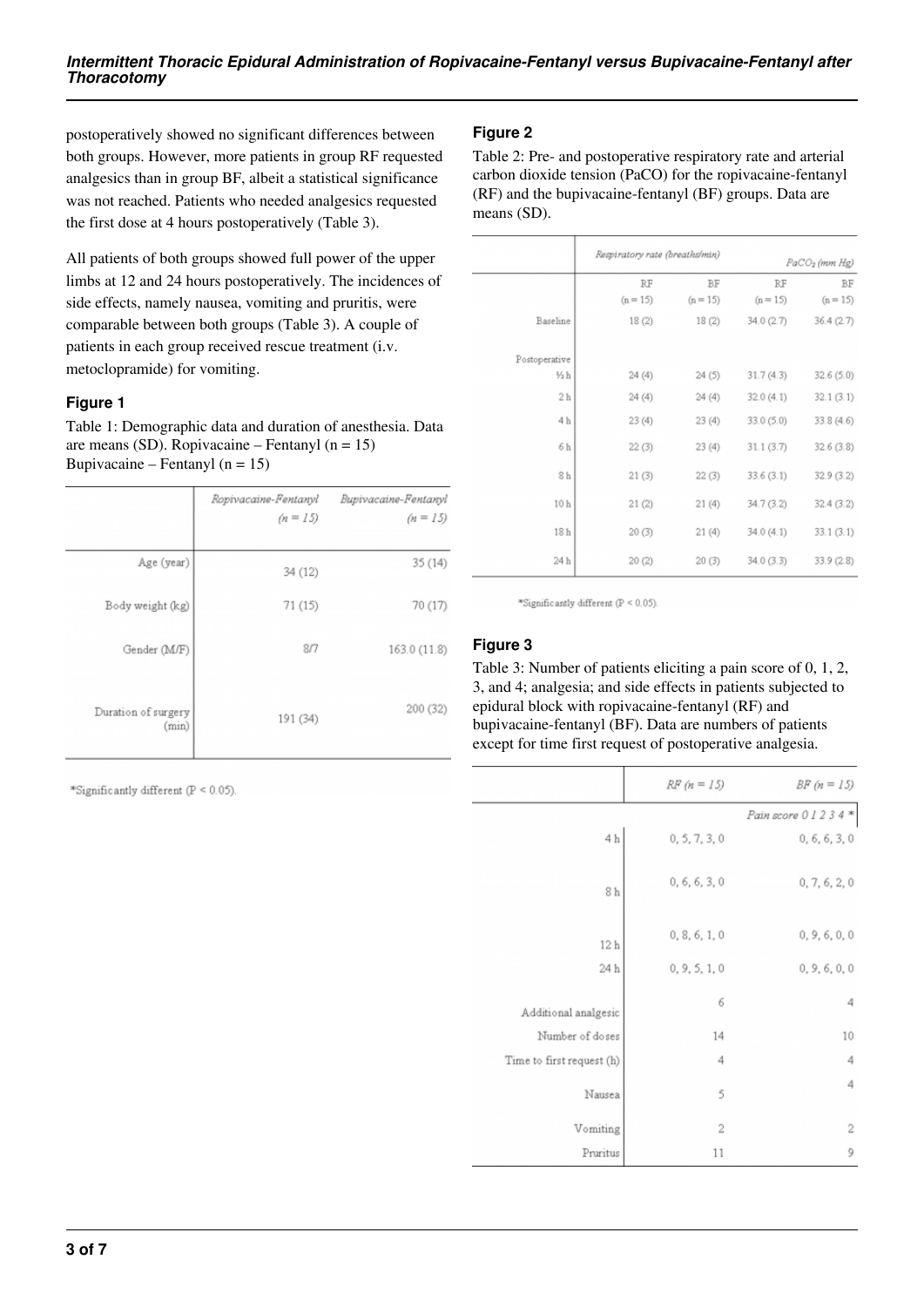$*0$  = no pain; 1 = pain on coughing but not on deep breathing;  $3 = \text{pain}$  on deep breathing but not on rest;  $4 =$ slight pain at rest;  $4 =$  severe pain at rest.

\*Significantly different  $(P < 0.05)$ .

#### **Figure 4**

Figure 1: Perioperative heart rate changes during epidural analgesia with ropivacaine – fentanyl or bupivacainefentanyl . Values are means  $\pm$  standard deviation.



\*Significantly different  $(P < 0.05)$ .

## **Figure 5**

Figure 2: Perioperative mean arterial blood pressure changes during epidural analgesia with ropivacaine – fentanyl or bupivacaine – fentanyl . Values are means ± standard deviation.



\*Significantly different  $(P < 0.05)$ .

# **DISCUSSION**

The results of our study revealed that intermittent epidural

injection of ropivacaine – fentanyl is comparable to bupivacaine – fentanyl regarding hemodynamics, motor effects, analgesic profile and the incidence of side effects.

Pain relief after thoracic surgery is pivotal for decreasing postoperative morbidity. Both thoracotomy and pain contribute to postoperative pulmonary dysfunction  $_{1}$ ,  $_{2}$ ). Epidural administration of local anesthetics and opioids has been used for post-thoracotomy pain relief  $_{(2,3,4)}$ .

In a recent study, continuous epidural infusion of ropivacaine – fentanyl was comparable to bupivacaine – fentanyl for post-thoracotomy analgesia  $\binom{13}{13}$ . In the same study, larger rescue doses of intravenous morphine were utilized when ropivacaine was infused alone. In our practice, we adopted the intermittent epidural administration of local anesthetics, at predetermined fixed time intervals, for postoperative pain relief. With continuous infusion of epidural local anesthetics and opioids, there may be a need for additional medications (usually an opioid) in as many as 50% of patients  $\binom{1}{14}$ .

Intermittent injections of epidural local anesthetics may provide more reliable analgesia than that obtained by the continuous infusion technique  $\binom{15}{15}$  and reduces the need for supplementary medications when compared to constant infusions of epidural analgesic mixtures  $({}^{16})$ .

The placement of epidural catheter at the thoracic region for disposition of analgesic drugs at the dermatomal region of incision is thought to reduce the local anesthetic and opioid requirements after thoracotomy. Epidural administration of fentanyl  $\binom{1}{1}$  and epidural sufentanil-bupivacaine mixtures  $\binom{18}{18}$ , for post-thoracotomy pain, produced good analgesia without remarkable ventilatory impairment when tailored to the site of nociceptive inputs.

In this study, full power of the upper limbs was preserved and the degree of motor blockade – represented by ventilatory indices (respiratory rate and arterial  $CO<sub>2</sub>$  tension) – was comparable in both groups. It may reflect lack of motor blocking and ventilatory depressant effects, at least in these volumes/doses. The maintenance of within normal arterial  $O_2$  saturation, arterial  $O_2$  tension, arterial carbon dioxide tension and respiratory rate in both groups indicates the lack of cardio – respiratory compromise as well. Other studies found that epidural fentanyl was better than intravenous fentanyl in terms of stress responses, pain control and respiratory functions  $(17, 19)$ .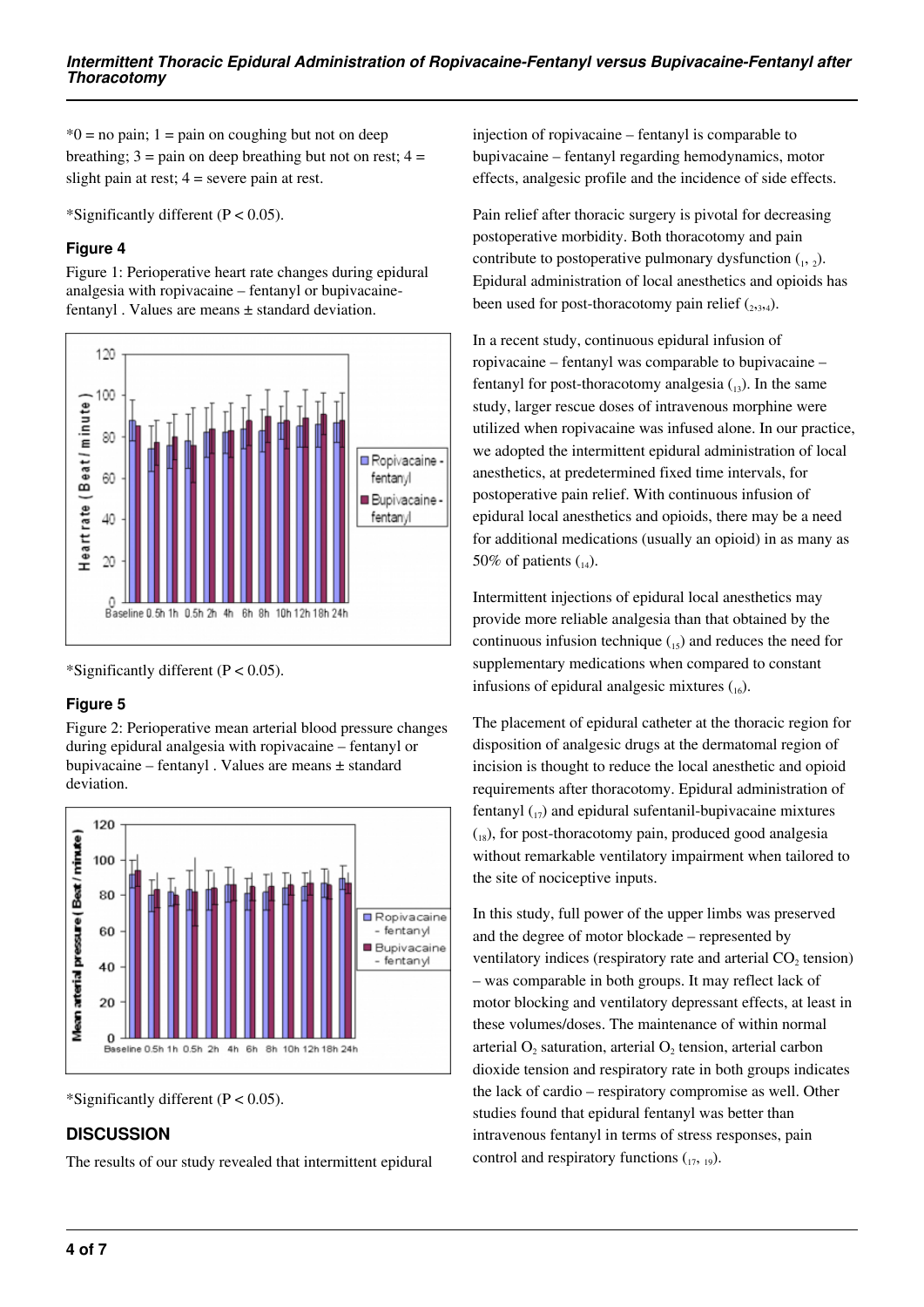Contrary to our results but in another clinical setting (with the use of epidural analgesia during labour) epidural 0.125 % ropivacaine – fentanyl produced significantly less motor block than 0.125 % bupivacaine – fentanyl  $_{(1)}$ ). However, other studies comparing ropivacaine with bupivacaine in 0.2–0.25% concentrations demonstrated no differences in motor block between these drugs  $\binom{8}{3}$ ,  $\binom{9}{20}$ .

In this study, analgesia and the need for additional analgesics (NSAID) were statistically comparable between both groups. However, analgesia profile tended to be better with bupivacaine – fentanyl than ropivacaine – fentanyl. We could not obtain a totally pain-free patient scoring 0. The sources of perceived pain are multiple and include the site of surgical incision, disruption of ribs and intercostal nerves, inflammation of the chest wall structures adjacent to incision, crushing of the chest wall parenchyma or pleura and the placement of drainage tubes. In addition, the nociceptive pathways subserving post-thoracotomy pain are poorly understood  $\binom{1}{2}$ .

Recent studies suggest that ropivacaine is less potent than bupivacaine  $(22, 23)$  and other failed to detect significant difference  $_{24}$ ). These conflicting results in local anesthetic potencies may be attributed to the addition of epidural opioids, which improves local anesthetic -induced analgesia. Differences in the study designs should also be thought of.

In the present study, postoperative side effects, namely nausea, vomiting and pruritus, were comparable in both groups. In other studies, the incidence and severity of postoperative nausea and vomiting after epidural ropivacaine–fentanyl was similar to that after epidural bupivacaine–fentanyl in patients undergoing lower abdominal  $\binom{25}{25}$  or thoracic  $\binom{13}{13}$  surgery. None the patients in this study showed respiratory depression, although epidural fentanyl was apparently large-dose in terms of µg/ml. Dose spacing and the small volume resulted in a total daily dose of approximately 450 µg which is still less than that given by others during epidural continuous infusion  $\binom{13}{12}$ . It is worth mentioning that true incidence of side effects necessitates a larger number of patients.

Bupivacaine is reputed to have more central and cardiotoxic effects compared to ropivacaine  $({}_{5,6,7})$ . We could not detect clinically significant differences in this context. The patients of our study had good physiological parameters and underwent a limited lung resection. We believe that more morbid patients undergoing extensive lung resection are yet

to be evaluated with this technique in a further clinical trial. In conclusion, intermittent epidural injection of 0.25% ropivacaine – fentanyl at fixed intervals is comparable to  $0.25\%$  bupivacaine – fentanyl for patients undergoing thoracotomy. The intermittent epidural administration of local anesthetics for pain relief seems feasible whenever cost containment is desired and in situations where continuous infusion devices or patient controlled sets can not be afforded. However, our findings can not be extrapolated to more morbid patients.

# **CORRESPONDENCE TO**

Dr.Nabil A. Raouf, Department of Anesthesia, Faculty of Medicine, Mansoura University, Egypt. Tel. +20 050 2326003, Fax +20 050 2234111 E-mail:

mohamedrefaateltahan@yahoo.com

#### **References**

1. Johnson WC: Postoperative ventilatory performance: Dependence upon surgical incision. Am Surg 1975; 41:615-619.

2. Shulman M, Sandler AN, Bradley JW, et al: Postthoracotomy pain and pulmonary function following epidural and systemic morphine. Anesthesiology 1984;61:569-575.

3. Mourise J, Hasenbos MAWM, Gielen MJM, Moll JE: Epidural bupivacaine, sufentanil or their combination for post thoracotomy pain. Acta Anaesthesiol Scand 1992;36:70-74.

4. Mahon SV, Berry PD, Jacson M, et al: Thoracic epidural infusions for post-thoracotomy pain; a comparison of fentanyl-bupivacaine mixtures vs. fentanyl alone. Anaesthesia 1999; 54:641-646.

5. Feldman HS, Covino BG: Comparative motor blocking effects of bupivacaine and ropivacaine, a new amino amide local anesthetic, in the rat and dog. Anesth Analg 1988; 67:1047-1052.

6. Nancarrow C, Rutten AJ, Runciman WG, et al: Myocardial and cerebral drug concentrations and the mechanisms of death after fatal intravenous doses of lidocaine, bupivacaine, and ropivacaine in the sheep. Anesth Analg 1989;69:276-283.

7. Zaric D, Nydahl PA, Philiposa L, et al: The effects of continuous lumber epidural infusion of ropivacaine (0.1%, 0.2 %, and 0.3 %) and 0.25 % bupivacaine on sensory and motor block in volunteers: A doubleblind study. Reg Anesth 1996; 21:14-25.

8. Stiensra R, Jonker TA, Bourdrez P, et al: Ropivacaine 0.25% versus bupivacaine 0.25% for continuous epidural analgesia in labor: A double-blind comparison. Anesth Analg 1995; 80:285-289.

9. MacCare AF, Joswiak H, McClure JH: Comparison of ropivacaine and bupivacaine in extradural analgesia for the relief of pain of labour. Br J Anaesth 1995; 74:261-265. 10. Brodner G, Mertes N, Van Aken H, et al: Epidural analgesia with local anesthetics after abdominal surgery: Earlier motor recovery with 0.2% ropivacaine than  $0.175%$ bupivacaine. Anesth Analg 1999; 88:128-133.

11. Meister GC, D'Angelo R, Owen M, et al: A comparison of epidural analgesia with 0.125% ropivacaine with fentanyl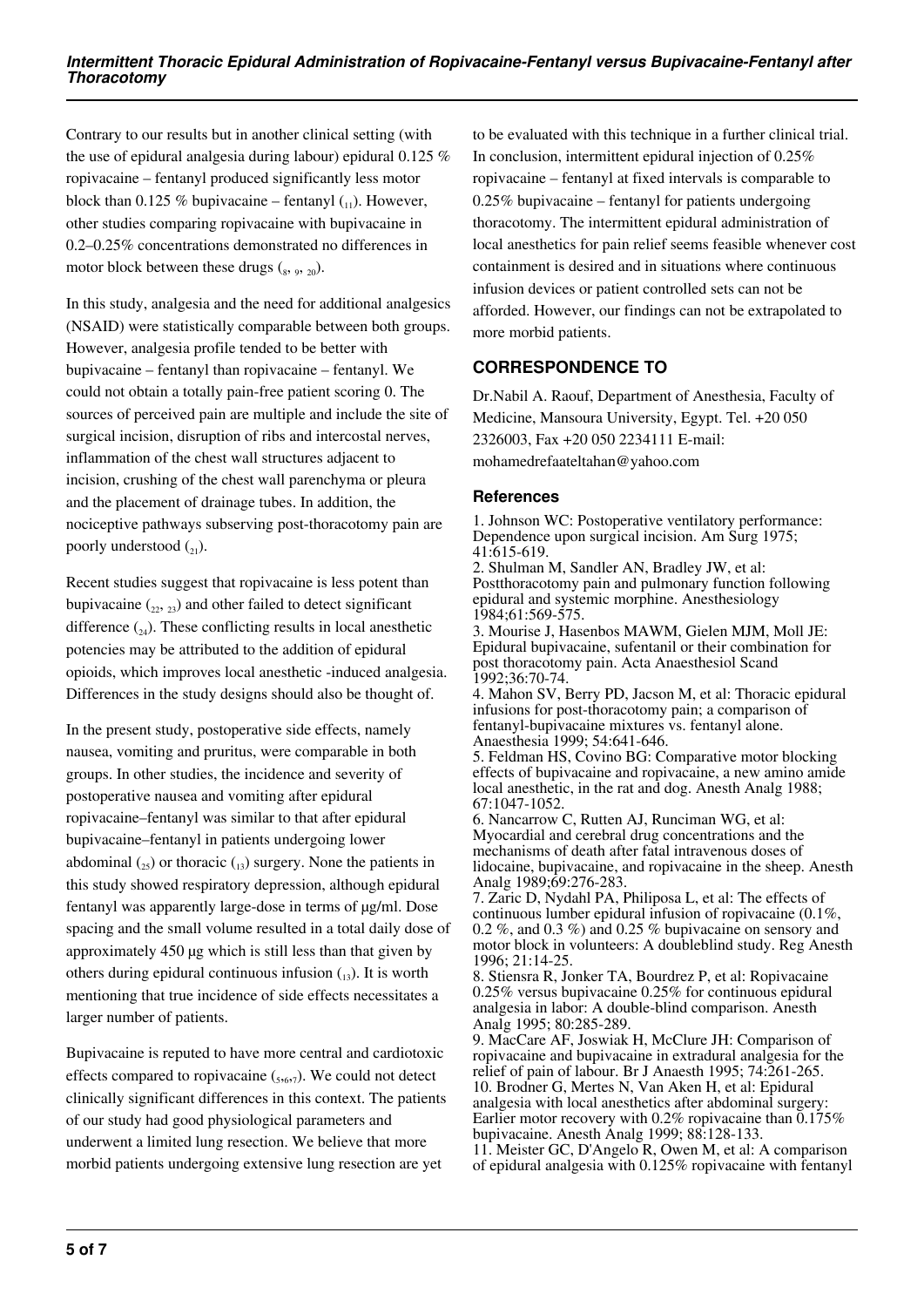versus 0.125% bupivacaine with fentanyl during labor. Anesth Analg 2000; 90:632-637.

12. Brook MH: Proximal, distal and generalized weakness. In Bradley WG, et al (eds): Neurology in clinical practice, 3rd ed., Butterworth and Heinmann, 2000, pp 38-396. 13. Macias A, Monedero P, Adame M, et al: A randomized, double-blinded comparison of thoracic epidural ropivacaine, ropivacaine/fentanyl, or bupivacaine/fentanyl for postthoracotomy analgesia. Anesth Analg 2002; 95:1344-1350.

14. Lee A, Simpson D, Whitfield A, Scott DB: Postoperative analgesia by continuous extradural infusion of bupivacaine and diamorphine. Br J Anaesth 1988; 60:845-850.

15. Scott DB, Schweitzer S, Thorn J: Epidural block in postoperative pain relief. Reg Anesth 1982; 7:135- 139.

16. Duncan LA, Fried MJ, Lee A, Wildsmith JAW: Comparison of continuous and intermittent administration of extradural bupivacaine for analgesia after lower abdominal surgery. Br J Anaesth 1998; 80:7-10.

17. Salomaki TE, Laitenen JO, Nutenen LS: A randomized double-blind comparison of epidural versus intravenous fentanyl for analgesia after thoracotomy . Anesthesiology 1991; 75:790-795.

18. Hansdottir V, Bake B, Nordberg G: The analgesic efficacy and adverse effect of continuous epidural sufentanil and bupivacaine infusion after thoracotomy . Anesth Analg 1996;83:394-400.

19. Salomaki TE, Leppaluoto J, Laitenen JO, et al: Epidural versus intravenous fentanyl for reducing hormonal metabolic and physiologic responses after thoracotomy.Anesthesiology 1993;79:672-679.

20. Eddleston JM, Holland J, Criffin RP, et al: A double blind comparison of 0.25% ropivacaine and 0.25% bupivacaine for extradural analgesia in labour. Br J Anaesth 1996; 76:66-71.

21. Kavanagh BP, Katz J, Sandler AN: Pain control after thoracic surgery. A review of current techniques. Anesthesiology 1994;81:737-759.

22. Polley LS, Columb MO, Naughton NN, et al: Relative analgesic potencies of ropivacaine and bupivacaine for epidural analgesia in labor. Anesthesiology 1999; 90:944-950.

23. Capogna G, Celleno D, Fusca P, et al: Relative potencies of bupivacaine and ropivacaine for analgesia in labour. Br J Anaesth 1999;82:371-373.

24. Owen MD, D'Angelo R, Gerancher JC, et al: 0.125% ropivacaine is similar to 0.125% bupivacaine for labor analgesia using patient controlled epidural infusion. Anesth Analg 1998; 86:527-31.

25. Hodgson PS, Liu SS: A comparison of ropivacaine with fentanyl to bupivacaine with fentanyl for postoperative patient controlled epidural analgesia. Anesth Analg 2001; 92:1024-1028.